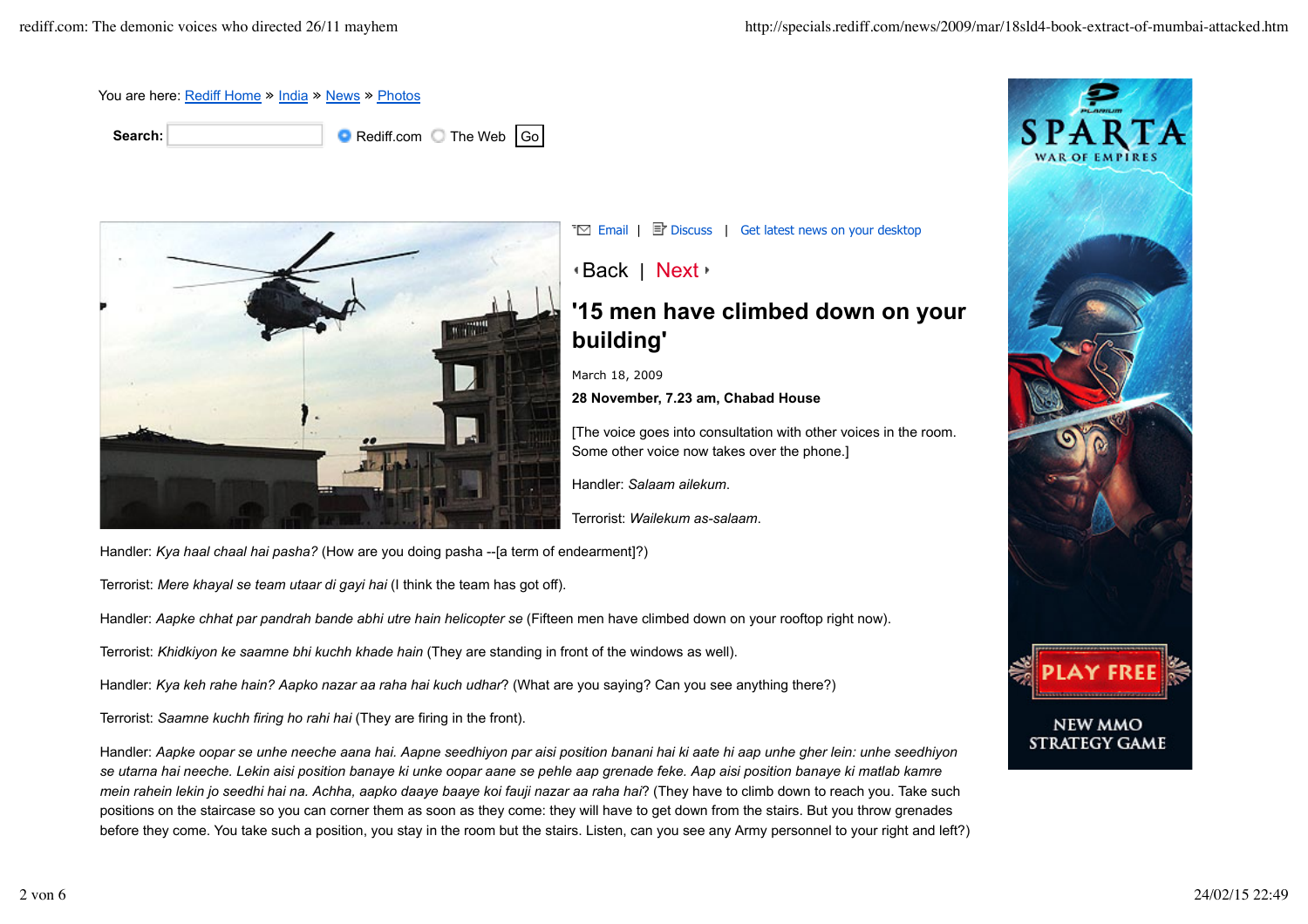Terrorist: *Hamare saamne saaf nazar aa rahe*, *khidkiyon mein baithe hain* (We can see them clearly in the front, sitting in the windows).

Handler: *Maaro, fire karo, burst maaro. Achha, baat suno, aap abhi kamre mein ho na, aap fire karo. Ek banda bahar darwaje ke paas position leke rakhe, ek andar se fire kare* (Hit them, fire, open burst fire. Ok, listen, just fire from the room. Let one person take position by the door and you fire from inside).

Terrorist: *Lekin hamara aage ka kamra damage ho gaya hai. Hamare paas position nahi baachti hai* (But the room in front of us is damaged. We don't have a position left).

Handler: *Lekin aapko woh nazar aa rahe hain. Kyunki jaise hi unhone aapko dekh liya unhone aap par fire shuru kar dena hai* (But you can see them. Because if they see you, they too will start firing immediately).

Terrorist: *To issi liye keh raha hun ki oopar chhat par jayein aur wahan ladayi kare* (That's why I'm saying, we should go to the roof and fight there).

Handler: *Aapne oopar nahi chadna hai. Do baatein yaad rakhni hain: number ek, jo sniper baithe huye hai na khidkiyon mein, jahan se mauka mil gaya wahan se inhe fire karna hai; doosra, jo log upar utre hai, pandrah log helicopter se, woh aapki taraf aa rahe hain. Unpar grenade feke* (No, you do not have to climb up. Remember two things: one, as soon as you get the chance, fire at the snipers in the window; two, the fifteen people who have got off the helicopter are coming towards you. You have to throw grenades at them).

Terrorist: Hamare paas grenade sirf chaar bache hain (We have only four grenades left).

Handler: *Achha, aap log apni positioning bana lein aur shuru ho jayein* (Ok, you take your positions and begin).

Terrorist: *Positioning mujhe samajh nahi aa rahi ki kaise banani hai* (I cannot understand which positions to take).

Handler: *Seedhiyan corner mein hai na pasha*? (The stairs are in the corner, aren't they?)

Terrorist: *Haan ji, ek side mein hain* (Yes, they are on one side).

Handler: *To ek banda seedhiyon ko cover kare aur doosra cross baithe; jaise maine shaam ko samjhaya tha. Jaise koi agar neeche aata hai to dono taraf se ghir jaaye*. (So one of you has to cover the steps and the other has to sit across; the way I had explained it in the evening. So that if someone comes down, he is surrounded on both sides.)

Terrorist: *Lekin woh agar grenade fekte hain to hamare paas grenade se bachne ke liye aad nahi hai*. (But if he throws a grenade, we do not have any cover to protect ourselves.)

Handler: *Meri baat suno pasha. Agar aap deewar se chipak kar khade ho jaate ho, aur agar grenade fekte to kya aap tak aa sakega*? (Listen to me, pasha. If you stick to the wall, can the grenade reach you?)

Terrorist: *Deewar maine bataya na* (I told you about the wall).

Handler: *Achha aapke paas aur kya hai -- koi sofa, furniture ya foam ka gadda*? (Ok, what else do you have -- any sofa, furniture, or foam